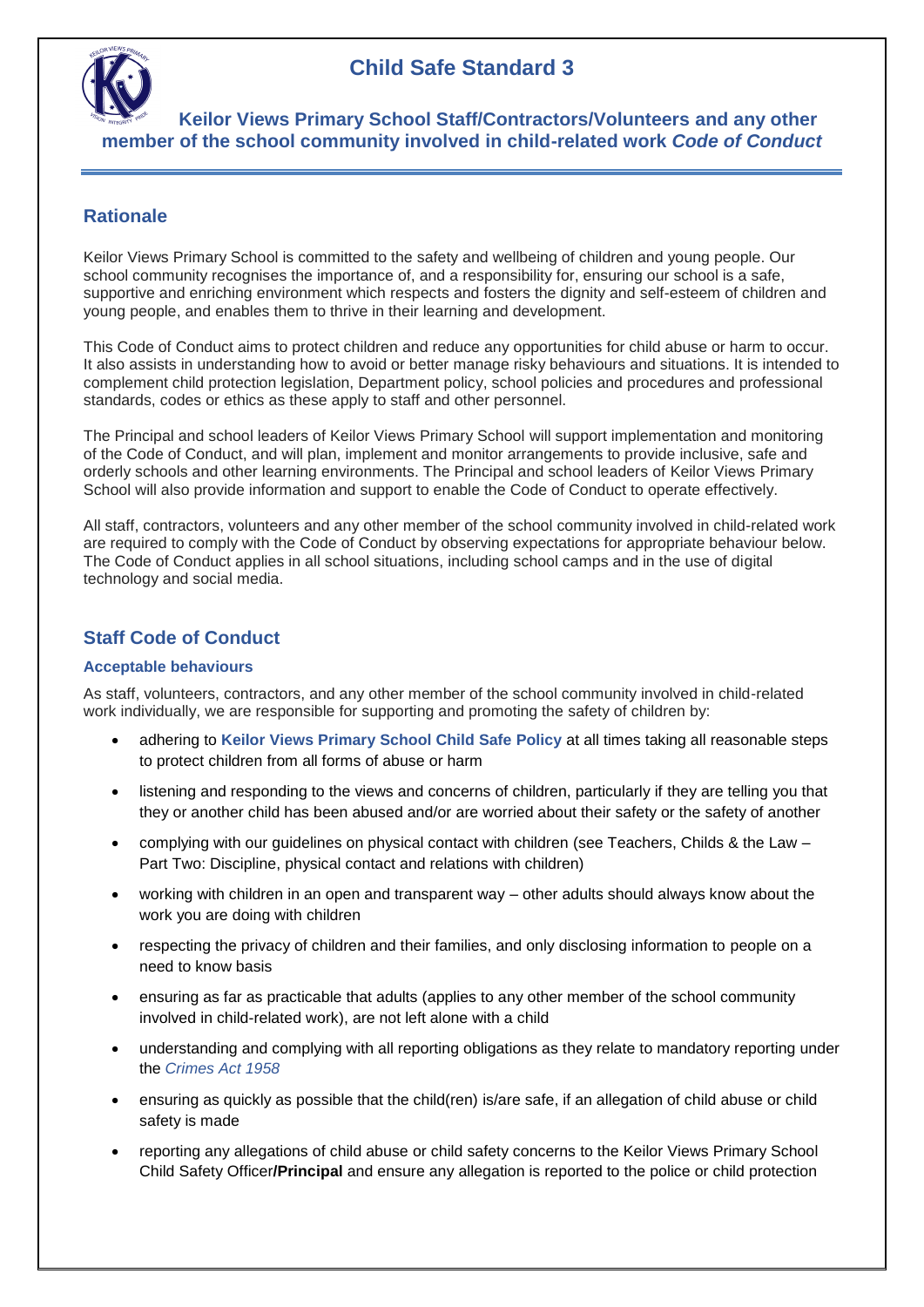

 **Keilor Views Primary School Staff/Contractors/Volunteers and any other member of the school community involved in child-related work** *Code of Conduct*

- reporting to the Victorian Institute of Teaching any charges, committals for trial or convictions in relation to a sexual offence by a registered teacher, or certain allegations or concerns about a registered teacher
- respect a child's privacy in sensitive matters, such as health or family problems, and only reveal confidential matters when appropriate. That is:
	- $\circ$  if the child has consented to the information being used in a certain way
	- $\circ$  to prevent or lessen a serious threat to life, health, safety or welfare of a person (including the child)
	- o as part of an investigation into unlawful activity
	- o if the disclosure is required or mandated by law
	- $\circ$  to prevent a crime or enforce the law
- welcoming all children, their families and being inclusive
- treating everyone with respect, including listening to and valuing their ideas and opinions
- respecting cultural, religious and political differences and acting in a culturally respectful sensitive manner
- promoting the cultural safety, participation and empowerment of Aboriginal and Torres Strait Islander children (for example, by never questioning an Aboriginal and Torres Strait Islander child's selfidentification)
- promoting the cultural safety, participation and empowerment of children with culturally and/or linguistically diverse backgrounds (for example, by having a zero tolerance of discrimination)
- promoting the safety, participation and empowerment of children with a disability (for example, during personal care activities)
- listening to children and responding to them appropriately
- modelling appropriate adult behaviour
- encouraging children to 'have a say' and participate in all relevant organisational activities where possible, especially on issues that are important to them
- working to create an environment which promotes mutual respect
- modelling and engaging in respectful and impartial language
- protecting children from intimidation, embarrassment, humiliation or harm
- enhance child autonomy and sense of self-worth and encourage children to develop and reflect on their own values
- refrain from discussing children's personal problems in situations where the information will not be treated confidentially

#### **Unacceptable behaviours**

As staff, volunteers, contractors, and any other member of the school community involved in child-related work we must not:

- ignore or disregard any concerns, suspicions, suspected or disclosed child abuse
- initiate unnecessary physical contact with children or do things of a personal nature that children can do for themselves, such as toileting or changing clothes
- develop 'special' relationships with specific children or show favouritism through the provision of gifts or inappropriate attention
- exhibit behaviours with children which may be construed as unnecessarily physical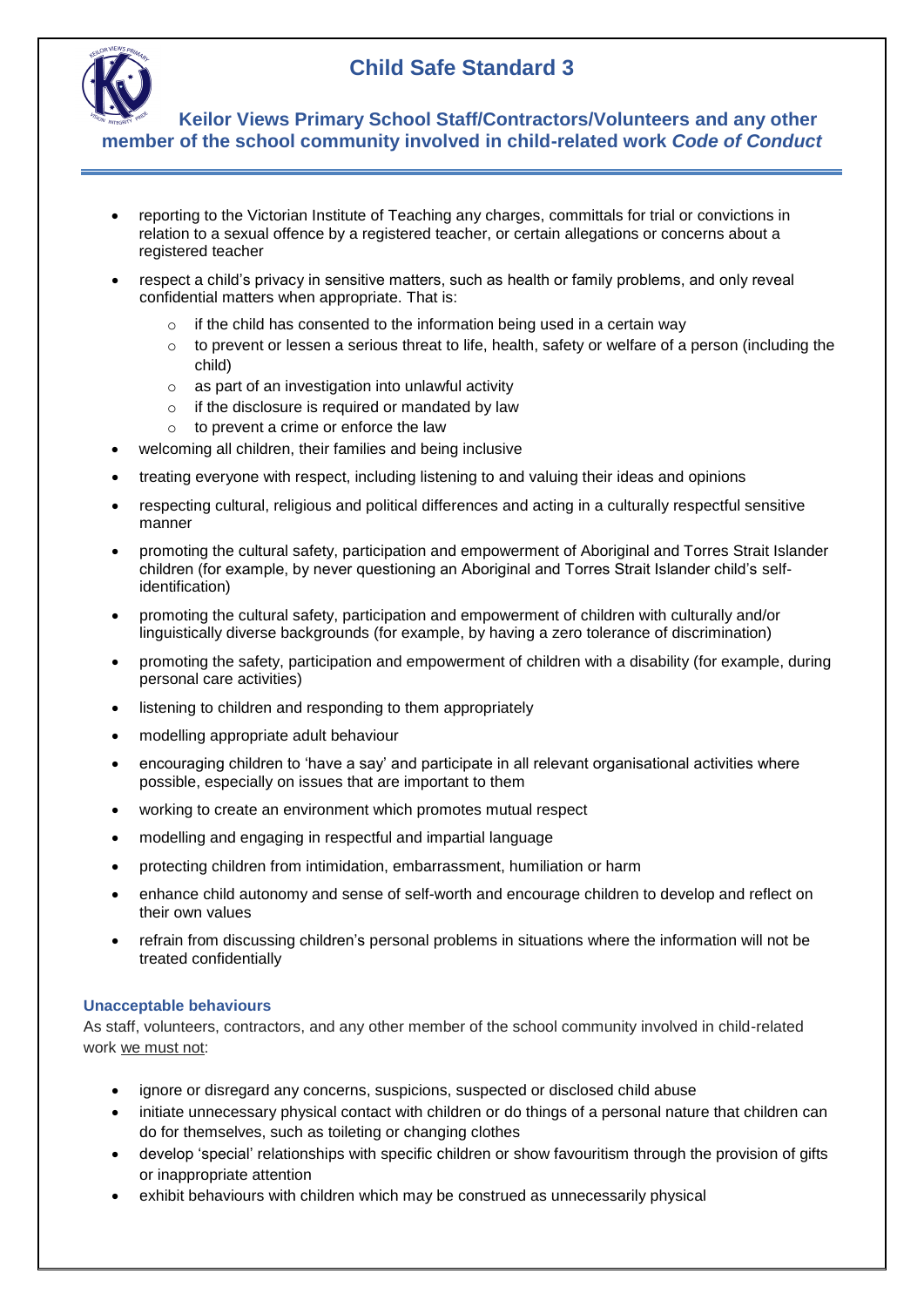

 **Keilor Views Primary School Staff/Contractors/Volunteers and any other member of the school community involved in child-related work** *Code of Conduct*

- exchange personal contact details such as phone number, social networking site or email addresses with children
- have unauthorised contact with children and young people online or by phone
- exhibit or discrimination or favoritism on the basis of age, gender, race, culture, vulnerability or sexuality, ethnicity or disability
- use prejudice, oppressive behaviour or language with children
- use inappropriate language in the presence of children
- express personal views on cultures, race or sexuality in the presence of children
- put children at risk of abuse (for example, by locking doors)
- photograph or video a child in a school environment except in accordance with school policy or where required for duty of care purposes<sup>1</sup>
- in the school environment or at other school events where children are present, consume alcohol contrary to school policy<sup>2</sup> or take illicit drugs under any circumstances

## **Relationships with Colleagues**

#### **Staff demonstrate collegiality by:**

- developing a positive working environment where respect for each other and open communication is fostered
- adhering to meeting protocols when meeting/planning
- using courteous and respectful language when communicating with colleagues
- caring for and supporting each other
- ensuring that all staff are treated equally
- dealing with issues in a professional manner at all times
- following a shared vision aligned to school priorities
- accepting each other's differences and celebrating each other's strengths
- taking responsibility for all the students within our school within our school community
- sharing expertise and resources when participating in forums related to teaching and learning
- offering feedback in a timely and appropriate manner

## **Staff Relationships with Parents/Carers and Communities**

#### **Staff maintain a professional relationship with parents/carers by:**

- being transparent and communicating openly
- treating all parents/carers as equals
- communicating and consulting with parents in a timely, appropriate and sensitive manner
- not passing judgement and keeping matters confidential on a needs basis
- creating an environment where parents/carers feel welcome to make a meeting time to see staff
- directing parents to appropriate personnel
- listening and working together with the child's best interest in mind
- making themselves available (at mutually agreed times) to provide feedback regarding their child
- taking into account the parents' perspective when making decisions regarding the wellbeing of students
- having open and transparent relationship with all stakeholders
- being respectful of parents' and students' opinions and concerns, when taking appropriate actions regarding the wellbeing of the child